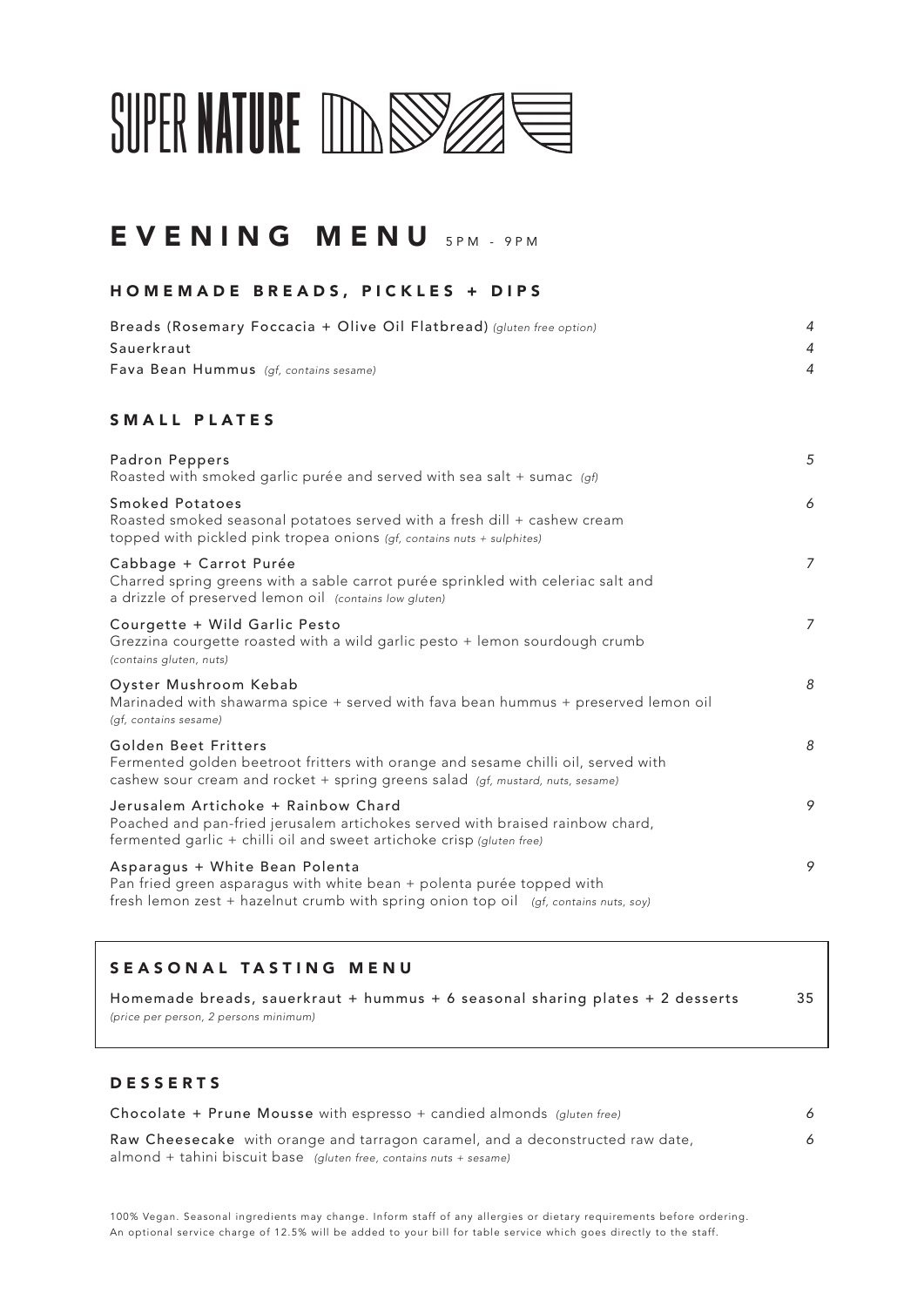

## ALL DAY BRUNCH MENU 10AM - 4PM

| Seasonal Granola Bowl<br>Homemade British grain granola with mixed seeds + nuts, seasonal apple,<br>British forced rhubarb compote, vanilla oat cream, apple skin sugar served<br>with oat milk (contains gluten + nuts)                                                      | 9  |
|-------------------------------------------------------------------------------------------------------------------------------------------------------------------------------------------------------------------------------------------------------------------------------|----|
| <b>Sweet Pancake Stack</b><br>American style aerated pancakes topped with British forced rhubarb compote,<br>homemade gluten free vanilla oat cream, fresh seasonal fruit, apple skin sugar<br>and dehydrated rhubarb strings (gf, contains soy)                              | 11 |
| Garlic Mushrooms on Toast<br>Oyster mushrooms pan-fried in fermented garlic oil served with preserved lemon<br>hummus, microgreens and hemp seed dukkah on toasted sourdough<br>(contains gluten + sesame, gluten free option available)                                      | 11 |
| Smoky Beans + Feta on Toast<br>Homemade almond feta 'cheese' with British fava beans in a smoky tomato<br>sauce on toasted multigrain sourdough (contains soy + gluten, gluten free option)                                                                                   | 11 |
| Beet Fritters + Spring Green Salad<br>Fermented golden beetroot fritters with orange + sesame chilli oil served with spring<br>greens salad, cashew sour cream and broad bean + mint relish (gf, mustard, nuts, sesame)                                                       | 12 |
| Super Nature Breakfast<br>Pan fried oyster mushrooms, roasted + panfried seasonal potatoes,<br>British fava beans in a smoky tomato sauce, seared courgette, salad greens,<br>homemade tomato ketchup + toasted sourdough (contains soy + gluten, gluten free option)         | 14 |
| Mushroom Kebab + Hummus Plate<br>Grilled oyster mushroom kebab with shawarma spice marinade drizzled in<br>preserved lemon oil served with preserved lemon + fava bean hummus,<br>sauerkraut, olive oil flatbread + seasonal vegetables (contains gluten, gluten free option) | 14 |

| <b>BOTTOMLESS BRUNCH</b> (90 MINUTES SITTING)                  |    |
|----------------------------------------------------------------|----|
| Your choice of any brunch dish + unlimited Mimosas or Prosecco | 40 |

### BRUNCH COCKTAILS

Blood Orange Mimosa *9* | *alcohol free 5* Hot Bloody Mary *with sriracha 11* | *alcohol free 5*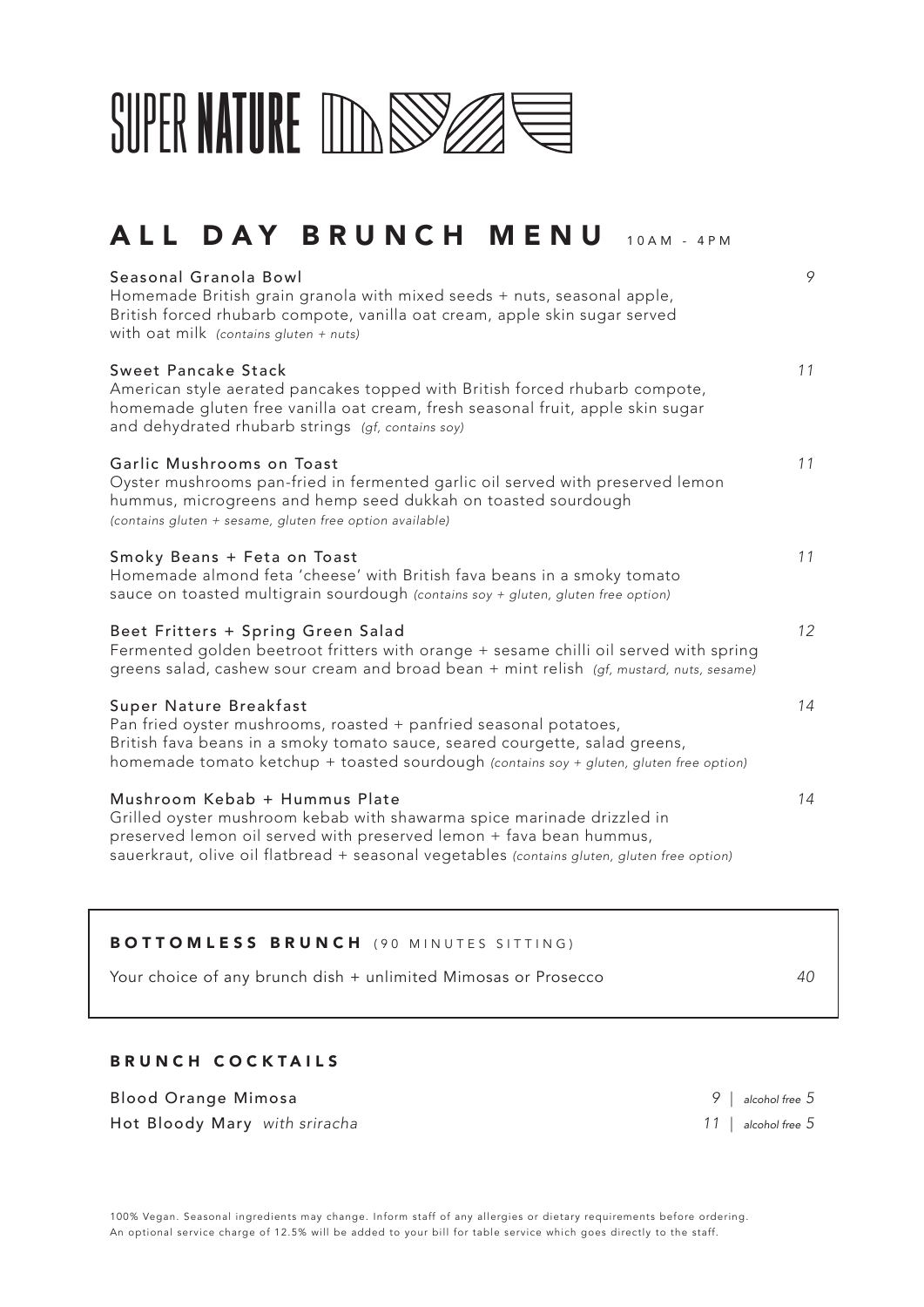

### **WINE**

| <b>SPARKLING</b>                                                                                                                                                                              | 125ml / bottle         |
|-----------------------------------------------------------------------------------------------------------------------------------------------------------------------------------------------|------------------------|
| NV Wild Thing Prosecco vo<br>Delicate notes of pear and spring flowers with a touch of white peach. Veneto, Italy<br>For every whole bottle sold a donation goes to the Born Free Foundation. | 7/28                   |
| 2020 Renegade 'Jamie' Bacchus Nat Fiz (Pet Nat)<br>NS N O V<br>Peachy, dry naturally fizzy wine. Herefordshire, UK                                                                            | 8/36                   |
| 2020 Renegade 'Crystal' Croatina Rosé Nat Fiz (Pet Nat) NS N O V<br>Rhubarb, raspberries, complex nose, super clean taste. Lombardy, Italy                                                    | 8 / 36                 |
| WHITE                                                                                                                                                                                         | 175ml / 250ml / bottle |
| 2019 Chiusa Grande Pinot Grigio 0 v z<br>Very crisp. Intense pear, green apple and acacia flowers. Abruzzo, Italy                                                                             | 7.5 / 9.5 / 26         |
| 2019 Renegade 'Kyra' Sauvignon Blanc LS N O V<br>Crispy, dry, zesty, minerally, fresh and melodic. Bordeaux, France                                                                           | 9.5 / 12.5 / 36        |
| SKIN CONTACT                                                                                                                                                                                  |                        |
| 2019 Vittorio Navacchia Albana Natural Orange<br>LS N O V Z<br>Melon, apricot and wildflowers. Bitter almond finish. Emilia-Romagna, Italy                                                    | 8 / 10 / 28            |
| 2020 Renegade 'Jai' White Ortega LS N O V<br>Aromatic, hazy, textured. Jasmine, rose and grapefruit. Gloucestershire, UK                                                                      | 9 / 12 / 34            |
| 2020 Renegade 'Ara' Pink Pinot Grigio/Graubergunder Ramato<br>LS N O V<br>Textured, complex. White pepper, cloves, vanilla. Pfalz, Germany.                                                   | 9.5 / 12.5 / 36        |
| <b>ROSE</b>                                                                                                                                                                                   |                        |
| 2019 Casa Berger Garnacha Rosé<br>O V Z<br>Intense floral notes, crisp and vibrant, red fruit and flowers. Catalunya, Spain                                                                   | 7/9/24                 |
| RED                                                                                                                                                                                           |                        |
| 2018 De Andrés Sisters 'Mountain Wine' Garnacha<br>LS N V Z<br>Red fruit nose. Complex and mineral. Sierra de Gredos, Spain                                                                   | 7.5 / 9.5 / 26         |
| 2020 Domaine Jean Huttard Natural Pinot Noir<br>N O V Z<br>Cheeky, unconventional. Ripe red plum and bright redcurrant. Alsace, France                                                        | 8 / 10 / 28            |
| 2019 Renegade 'Courtenay' Nero Di Troia<br>LS N O V<br>Medium bodied, with cherry, cardammon and palma violet. Puglia, Italy                                                                  | 9.5 / 12.5 / 36        |